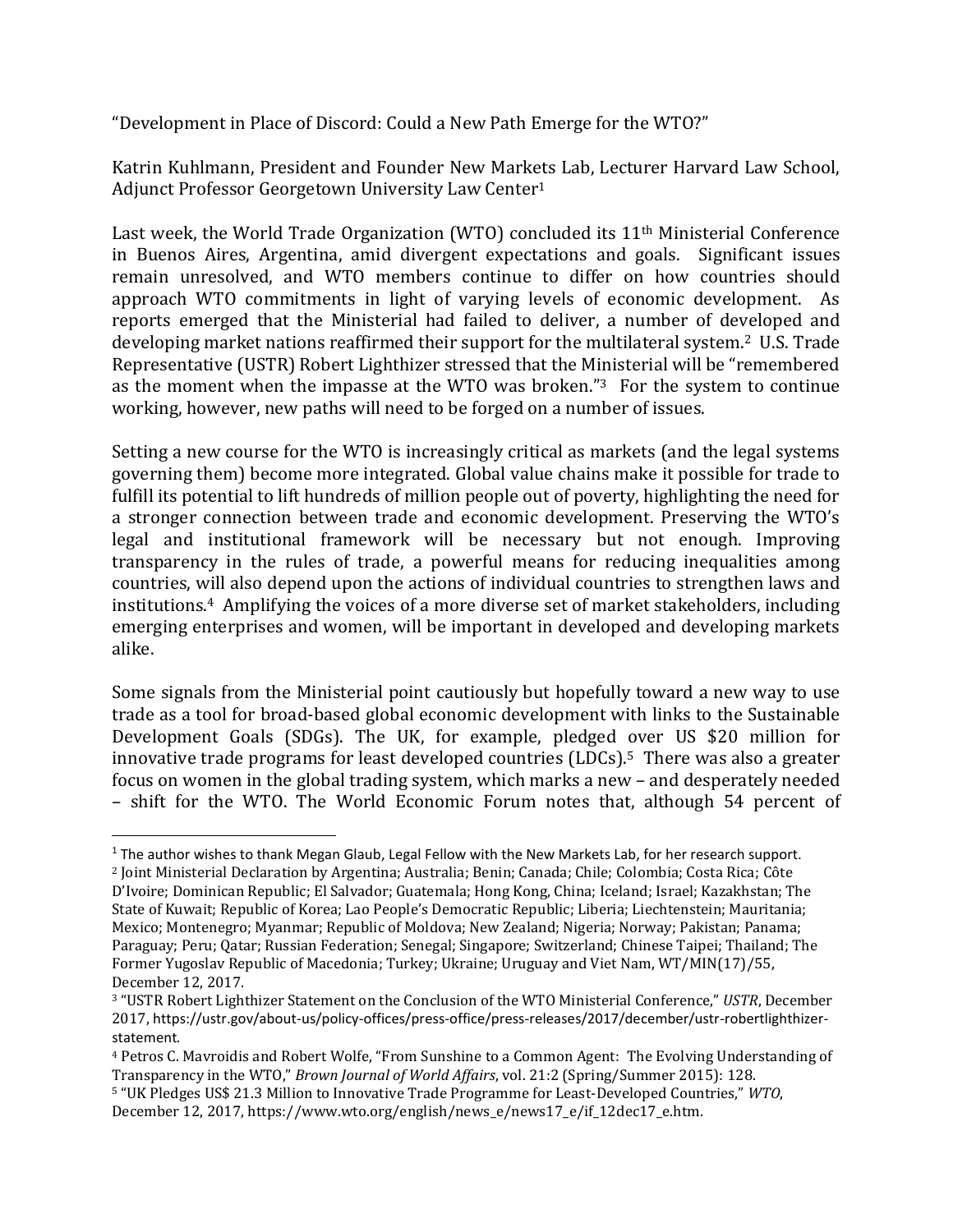working-age women participate in the global economy, the gender gap between men and women remains high.<sup>6</sup> The Buenos Aires Declaration on Women and Trade, supported by 118 WTO members and observers, is an important commitment toward narrowing this gap and achieving SDG Goal 5 on gender equality. 7

Another promising development is the commitment to craft a workplan on e-commerce,<sup>8</sup> which is emerging as one of the most significant next-generation trade issues. Crossborder e-commerce is expected to grow to US\$ 1 trillion by 2020, <sup>9</sup> and establishing a framework of rules that reflects countries' development objectives will be critical.<sup>10</sup> The details of a framework will need to be worked through, and WTO Members agreed not to impose customs duties on electronic transmissions until the  $2019$  session.<sup>11</sup> A publicprivate dialogue was also launched by the WTO, World Economic Forum, and electronic World Trade Platform (eWTP) to enable micro, small, and medium enterprises (MSMEs) to participate in e-commerce and more actively engage in the global trading system.<sup>12</sup> The success of the platform will depend upon its ability to reach a diverse set of stakeholders, although its launch alone highlights a new type of collaboration between the WTO and civil society. 13

WTO members also agreed to forge ahead with regulating illegal, unregulated, and unreported fishing (in support of SDG goal 14.6). While WTO members committed to improve transparency and provide more information on subsidies programs going forward,<sup>14</sup> much work remains. This has historically been a challenging issue, as many countries depend upon fisheries as an economic staple, while others are concerned with preserving fish stocks and sustainability. Reaching agreement is becoming more urgent, and the 2020 deadline for a solution is fast approaching.<sup>15</sup>

 $\overline{a}$ 

<sup>6</sup> "The Global Gender Gap Report 2017," (World Economic Forum, 2017), 8,

[http://www3.weforum.org/docs/WEF\\_GGGR\\_2017.pdf.](http://www3.weforum.org/docs/WEF_GGGR_2017.pdf) 

<sup>7</sup> Resolution adopted by the General Assembly on 25 September 2015: Transforming Our World: The 2013 Agenda for Sustainable Development, A/RES/70/1, October 21, 2015.

<sup>8</sup> Joint Statement on Electronic Commerce, WT/MIN(17)/60, December 13, 2017.

<sup>9</sup> Mitch Barns, "Global E-Commerce Becoming the Great Equalizer," *Forbes*, January 20, 2016, [https://www.forbes.com/sites/greatspeculations/2016/01/20/global-e-commerce-becoming-the-great](https://www.forbes.com/sites/greatspeculations/2016/01/20/global-e-commerce-becoming-the-great-equalizer/#789e2f685773)[equalizer/#789e2f685773.](https://www.forbes.com/sites/greatspeculations/2016/01/20/global-e-commerce-becoming-the-great-equalizer/#789e2f685773)

<sup>10</sup> The Joint Statement on Electronic Commerce acknowledged that "open, transparent, non-discriminatory and predictable regulatory environments" facilitate e-commerce. Joint Statement on Electronic Commerce, WT/MIN(17)/60, December 13, 2017.

<sup>11</sup> Work Program on Electronic Commerce: Draft Ministerial Decision of 13 December 2017, WT/MIN(17)/W-6.

<sup>12</sup> "WTO, World Economic Forum, and eWTP Launch Joint Public-Private Dialogue to Open Up E-commerce for Small Business," *WTO*, December 11, 2017,

[https://www.wto.org/english/news\\_e/news17\\_e/ecom\\_11dec17\\_e.htm.](https://www.wto.org/english/news_e/news17_e/ecom_11dec17_e.htm) 

<sup>13</sup> Rob Howse, "Is it Legal for the WTO to Team Up with Alibaba and the World Economic Forum to "Enable E-Commerce? Probably Not Yet," *International Economic Law and Policy Blog (IELP)*, December 13, 2017,

[http://worldtradelaw.typepad.com/ielpblog/2017/12/is-it-legal-for-the-wto-to-team-up-with-ali-baba-and](http://worldtradelaw.typepad.com/ielpblog/2017/12/is-it-legal-for-the-wto-to-team-up-with-ali-baba-and-the-world-economic-forum-to-enable-e-commerce-p.html)[the-world-economic-forum-to-enable-e-commerce-p.html.](http://worldtradelaw.typepad.com/ielpblog/2017/12/is-it-legal-for-the-wto-to-team-up-with-ali-baba-and-the-world-economic-forum-to-enable-e-commerce-p.html) 

<sup>14</sup> "MC11 Closing Ceremony: Remarks by DG Roberto Azevedo," *WTO*, December 13, 2017,

[https://www.wto.org/english/news\\_e/spra\\_e/spra209\\_e.htm.](https://www.wto.org/english/news_e/spra_e/spra209_e.htm)

<sup>15</sup> *See* Arthur E. Appleton, "Options for Improving the Transparency of Fisheries Subsidies," (Geneva: International Centre for Trade and Sustainable Development (ICTSD), 2017).